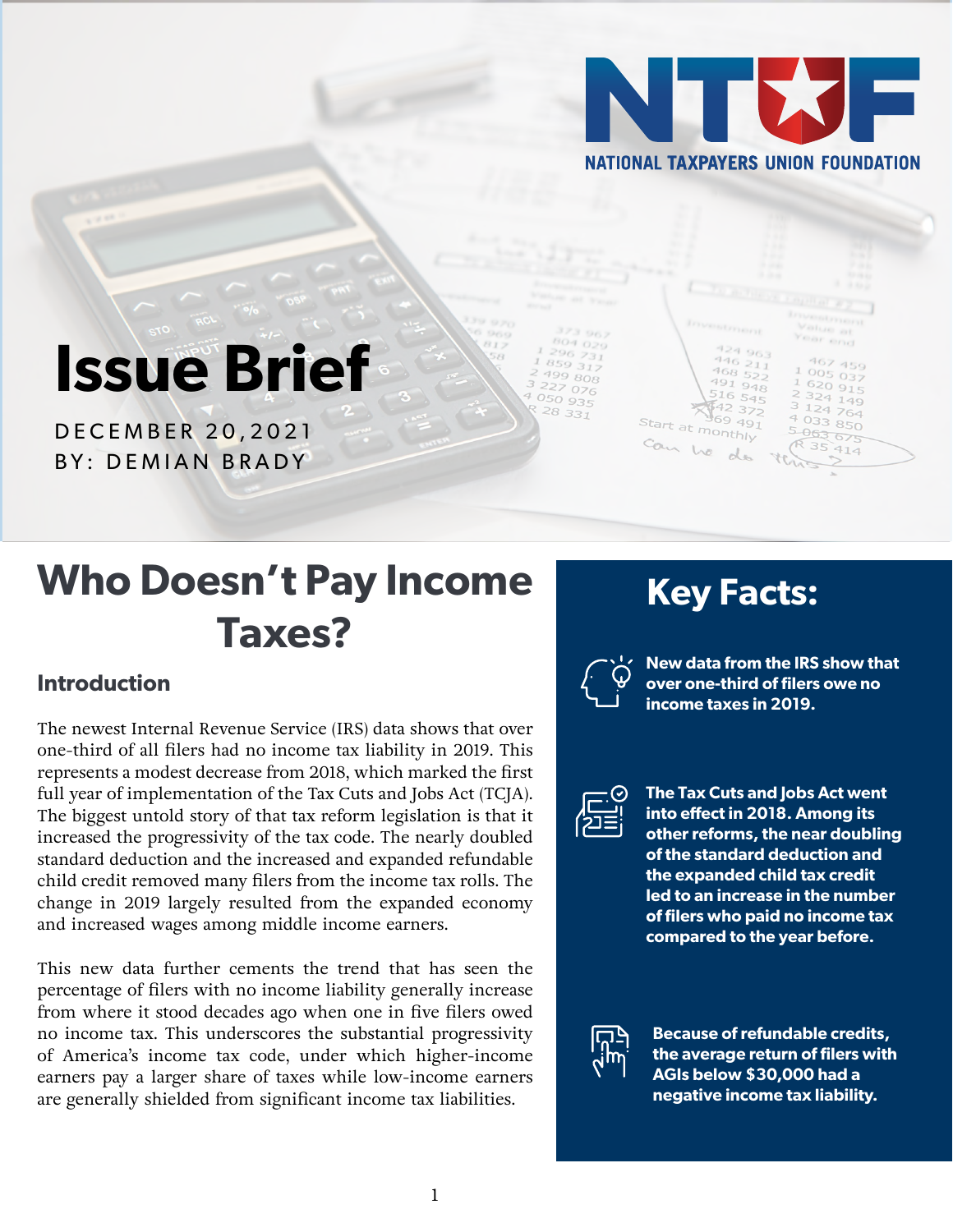

#### **Nontaxable Returns**

When considering the design of the federal income tax system, it is important to note that a significant number of returns have no income tax liability at all. The latest data released from the IRS shows that over a third of returns in [tax year 2019](https://www.irs.gov/statistics/soi-tax-stats-individual-income-tax-returns-publication-1304-complete-report) (34.1 percent of all returns) owed no income tax.<sup>1</sup>

| Table 1. Paying Returns vs. Non-paying Returns by Filing Status: 2019 |                    |                                             |                                    |                                     |                                     |  |  |
|-----------------------------------------------------------------------|--------------------|---------------------------------------------|------------------------------------|-------------------------------------|-------------------------------------|--|--|
|                                                                       | <b>All Returns</b> | Joint Returns &<br><b>Surviving Spouses</b> | <b>Filing</b><br><b>Separately</b> | <b>Heads of</b><br><b>Household</b> | <b>Individual</b><br><b>Returns</b> |  |  |
| <b>Total Returns</b>                                                  | 157,796,807        | 54,796,116                                  | 3,719,351                          | 21,663,339                          | 77,618,002                          |  |  |
| <b>Paying Returns</b>                                                 | 104,005,799        | 42,226,483                                  | 2,938,446                          | 7,347,508                           | 51,493,363                          |  |  |
| <b>Non-Paying Returns</b>                                             | 53,791,007         | 12,569,633                                  | 780,905                            | 14,315,831                          | 26,124,639                          |  |  |
| <b>Percentage of Non-Paying</b><br><b>Returns</b>                     | 34.09%             | 22.94%                                      | 21.00%                             | 66.08%                              | 33.66%                              |  |  |

The number of nontaxable returns is, in part, related to economic fluctuations. During recessions, the number of filers owing no taxes will grow as unemployment increases and wages tend to decline. For example, over 40 percent of returns in 2009 and 2010 were nontaxable as America dealt with the lingering effects of the Great Recession beginning in 2008. The gains in employment in 2019 saw a modest increase in the number of taxable returns. Data also shows that earnings for middle income earners increased.<sup>2</sup>

The number of filers owing no income taxes is also a result of the increasing progressivity of the tax system. NTUF's annual [Who Pays Income Taxes](http://www.ntu.org/foundation/page/who-pays-income-taxes) study finds that the wealthiest Americans pay an outsized portion of all income taxes.<sup>3</sup> In 2019, the top 25 percent of earners paid 87 percent of income taxes while the bottom 50 percent of income earners paid three percent of all income taxes, compared to their Adjusted Gross Income (AGI) share of 11.5 percent.

Historical data that NTUF has tracked since 1980 show that even as the top marginal tax rates have been significantly reduced, the tax code has tended to grow more progressive as other changes were made to shield

<sup>1</sup> Internal Revenue Service. (2021). "SOI Tax Stats - Individual Income Tax Returns Publication 1304 (Complete Report): 2019." Retrieved fro[m](https://www.irs.gov/statistics/soi-tax-stats-individual-income-tax-returns-publication-1304-complete-report)  <https://www.irs.gov/statistics/soi-tax-stats-individual-income-tax-returns-publication-1304-complete-report>.<br><sup>2</sup> Brady, Demian. Who Pays Income Taxes: 2019. National Taxpayers Union Foundation. December 7, 2021. Retrieved

foundation/detail/who-pays-income-taxes-tax-year-2019.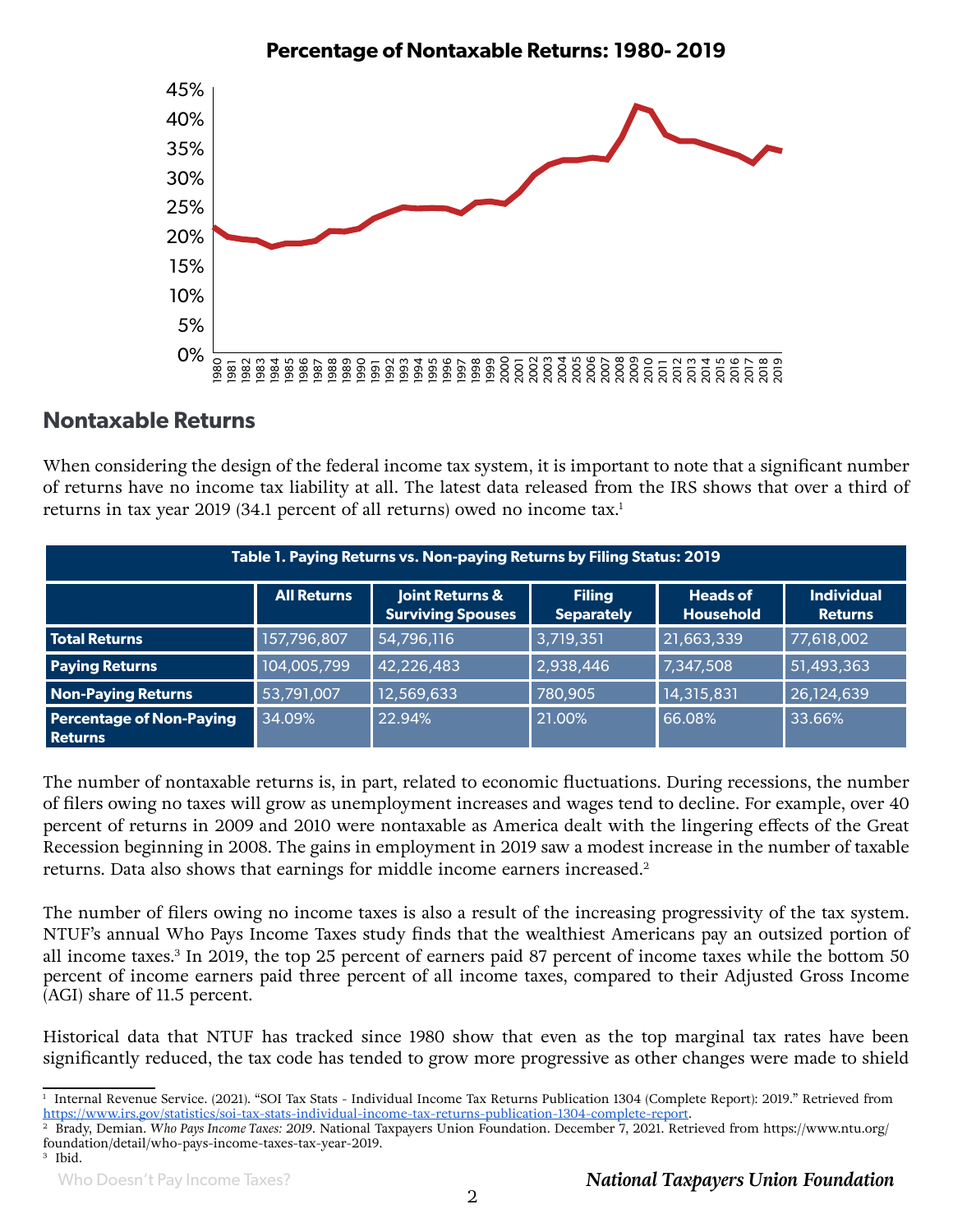low-income earners from income taxes. For example, th[e lowest income bracket](https://www.tax-brackets.org/federaltaxtable/1981) for a married couple filing jointly for tax year 1980 imposed a 14 percent tax on income of at least \$3,400 (\$11,230 in 2019 dollars).<sup>4</sup> Since 2002 a tax rate of 10 percent has been applied to the lowest tax bracket. For 2019, this applied to income up to \$19,400.

Many filers are shielded from this by the standard deduction, a flat amount that taxpayers can automatically deduct from taxable income if they choose not to itemize. The standard deduction was als[o increased](https://www.taxpolicycenter.org/statistics/standard-deduction) from \$3,400 in 1980 to \$12,700 in 2017 for married filers, significantly reducing taxable income and simplifying returns.5 Similarly, the standard deduction for single filers expanded from \$2,300 to \$6,350.

The TCJA lowered many tax rates and also nearly doubled the standard deduction from \$6,350 for single taxpayers and married individuals filing separately to \$12,000, and from \$12,700 to \$24,000 for married couples filing jointly. As Table 2 below shows, this is a large benefit to taxpayers.

| Table 2. Basic Standard Deduction: Number of Returns and Amount Claimed: 2017 - 2019 |                                 |                              |  |  |  |
|--------------------------------------------------------------------------------------|---------------------------------|------------------------------|--|--|--|
| <b>Basic standard deduction</b>                                                      | Number of Returns (in Millions) | <b>Amount (in Trillions)</b> |  |  |  |
| 2017                                                                                 | 104                             | \$0.88                       |  |  |  |
| 2018                                                                                 | <b>134</b>                      | \$2.21                       |  |  |  |
| 2019                                                                                 | 138                             | \$2.31                       |  |  |  |

The number of filers claiming the basic standard deduction increased by 29 percent from 2017 to 2018, the first year of the TCJA. By comparison, the total number of filers increased by one percent from 152.9 million to 153.8 million those years. The total value of income covered by the standard deduction increased by over two and half times, from \$876 billion to over \$2.2 trillion.

As Table 1 shows, two-thirds of returns filed by a head of household were nontaxable. Taxpayers in this category pay more than half the cost of supporting their household and are eligible for a higher standard deduction (\$18,350 in 2019) and lower rates than single filers or those who are married and file separately.

After filers calculate their Adjusted Gross Income (AGI), they may be eligible for tax credits that further reduce their income tax liability. Some of these tax credits are refundable so that filers can claim them even if they owe no taxes, known as a refundable credit. In 2019, 37 million filers were eligible for refundable credits totaling \$108 billion.

29 million filers received "refunds" above and beyond their tax liability amounting to \$93.6 billion – 86 percent of all refundable credits. The refundable portion included \$56 billion in payments for the Earned Income Tax Credit and \$34 billion for the Additional Child Tax Credit, which was expanded by the TCJA.

| Table 3. Refundable Tax Credits 2019 |                           |                                       |  |  |  |
|--------------------------------------|---------------------------|---------------------------------------|--|--|--|
| 2019                                 | # of Filers (in millions) | <b>Amount of Credit (in Billions)</b> |  |  |  |
| l Total Refundable Tax Credits       | $\overline{137}$          | S108.30                               |  |  |  |
| <b>Refundable Portion</b>            | 29                        | \$93.60                               |  |  |  |

These credits are geared towards low-income households such that 85 percent of the refundable portion went to filers with an AGI of \$40,000 or less. Refundable credits can result in some filers recording a negative tax liability. IRS data shows that the average return for those with an AGI below \$30,000 had a negative income tax liability.

<sup>&</sup>lt;sup>4</sup> Tax-Brackets.org. "Federal Income Tax Brackets (Tax Year 1980)." Retrieved from<https://www.tax-brackets.org/federaltaxtable/1981>.

<sup>&</sup>lt;sup>5</sup> Tax Policy Center. (2019.) "Standard Deduction: 1970 to 2019." Retrieved fro[m https://www.taxpolicycenter.org/statistics/standard-deduction.](https://www.taxpolicycenter.org/statistics/standard-deduction)